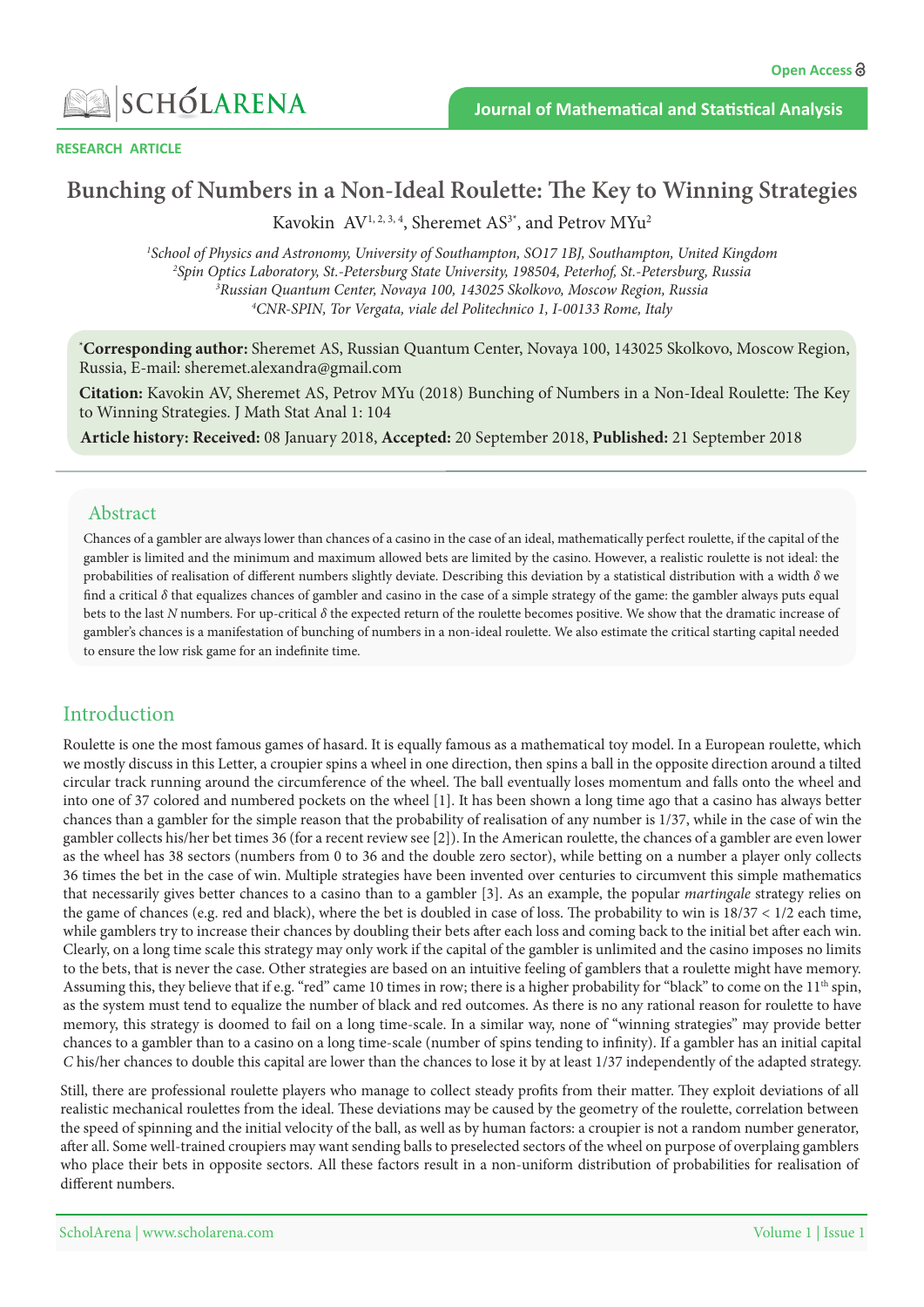## Theoretical Model

Let us assume that the distribution of probabilities is a smooth function with the maximum at 1/37 and Gaussian tails. Later we shall also consider a linear distribution function for the sake of comparison (Figure 1). Renumbering all numbers of the roulette in the order of increasing probability of realisation,  $k = 0, 1, \ldots, 36$  we set the probability for the



Figure 1: (a) Probability distributions  $P(k)$  calculated for different values of the spread Carlo simulation of  $\Omega$  as a function of  $\delta$  (**c**) and  $\xi$  (**d**) calculated for different values of N, **parameter** δ. (b) Lowest-to-highest probability ratio, ξ, as a function of δ. (c,d) Montei.e. the length of the sequence of the "last" numbers we bet on.

number k to be realised as

$$
P(k) = \begin{cases} \frac{1}{37} \exp(-\delta^2 (k-18)^2 / 2), k \le 18. \\ \frac{1}{37} [2 - \exp(-\delta^2 (k-18)^2 / 2], k > 18. \end{cases}
$$
(1)

 $k = 0$  has the lowest probability with  $P(0) = (1/37) \exp(-162\delta^2)$ ,  $k = 36$  has the highest probability with  $P(36) = 2/37 - P(0)$  and  $P(18) = 1/37$  for any  $\delta$ . In Figure 1(a), we show the probability distribution  $P(k)$  for different values of  $\delta$ . It is instructive to consider also the ratio between the highest and the lowest probability:

$$
\xi = \frac{P(36)}{P(0)} = 2 \exp(162\delta^2) - 1,\tag{2}
$$

which is shown in Figure 1(b). The following formalism is independent of the specific shape of  $P(k)$ , while, of course, the numerical results may be affected by the choice of  $P(k)$ , as discussed below.

We underline that the correspondence between the numbers  $k$  and the real numbers on the roulette wheel is unknown to us, and we do not intend to know it. Frequently, experienced gamblers try to collect statistics of realisation of different numbers over several hundred spins, select "happy" numbers and then keep steadily playing on these numbers. This is a time consuming method that sometimes meets disapproval by casino administrations. Moreover, test measurements for "happy numbers" need to be re-done frequently, as e.g. croupier gets replaced, speed of spinning may be reset etc. A much simpler method suitable for an amateur consists in betting on the last sequence of numbers realized. Many casinos display the last numbers for the convenience of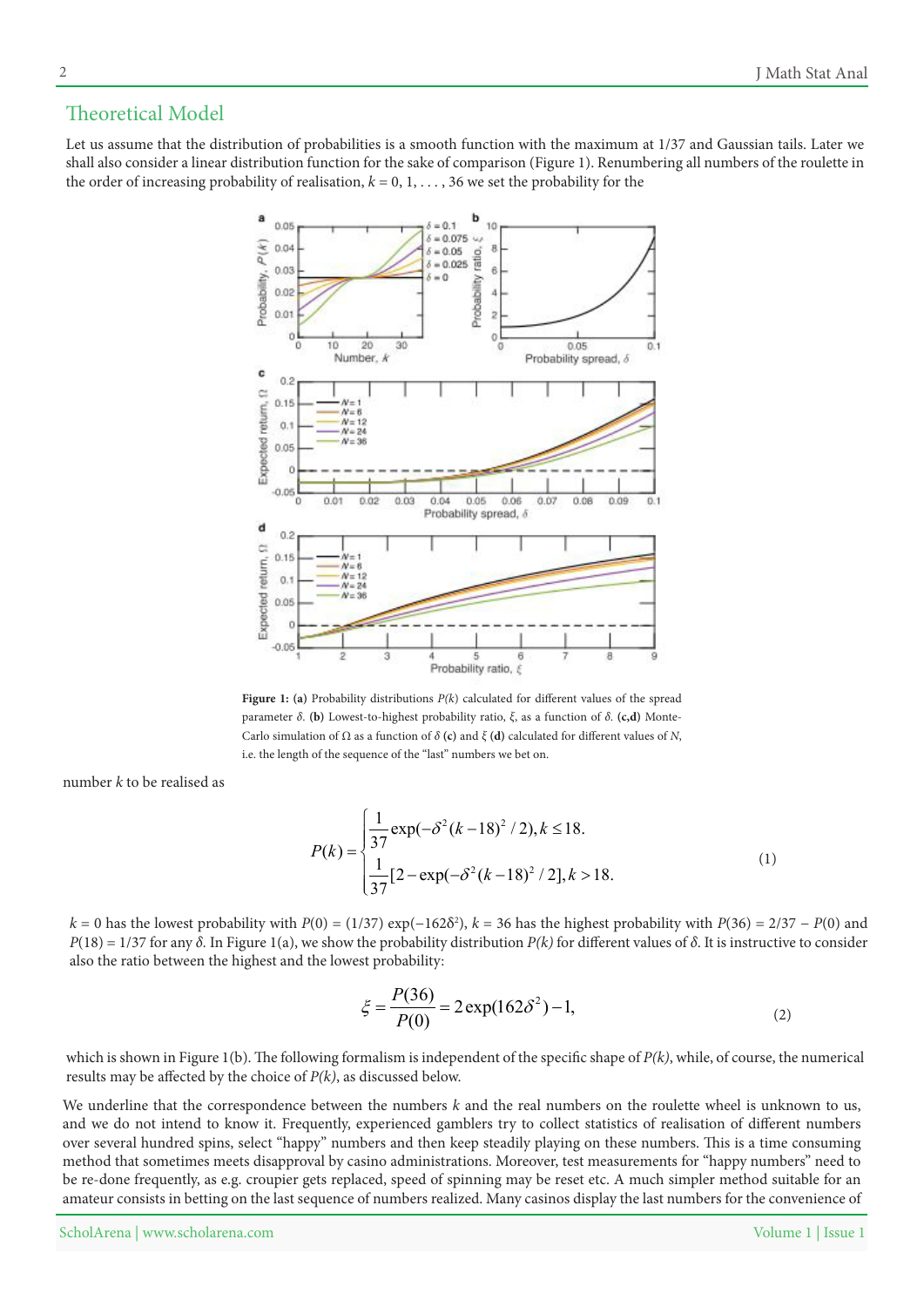gamblers. We shall consider the case of a gambler with a sufficient starting capital always playing the last N numbers placing equal bets on each Number. The advantage of this method is that it does not rely on any statistics collected previously and easily adapts to the changes imposed by the casino.

Here we prove that the method may be also considered as a convenient tool for the measurement of the parameters  $\delta$  and  $\xi$ characterising the distribution of probabilities. In particular, we shall be looking for the critical value of  $\delta$  or  $\xi$  that provides a sufficient bunching of numbers which equalizes the chances of gambler and casino. Let us assume that the latest N numbers chosen by a roulette are  $k_i$ ,  $k_2$  …,  $k_N$  . We will call this sequence nth realisation. We note that some of these numbers may coincide. The probability of nth realisation is given by  $\prod_{i=1}^n P(k_i)$ . We shall assume that there are  $j_n$  different numbers among the last  $N_{\text{number}}$ *i* numbers  $k_i$  ( $i = 1, 2, ..., N$ ) is given by  $\sum_{i=1}^{j_n} p(k_i)$  *p*  $\sum_{i=1}^{j_n} p(k_i)$ Here,  $\bar{k}_i$  denote those  $j_n$  numbers that are different among N last numbers. Hence, the probability to have first the sequence  $k_p$ ,  $k_p$  $k_N$  and then one of the numbers  $k_i$  , ( $i = 1, 2, ..., N$ ) is given by

$$
\Xi_n = \prod_{i=1}^N P(k_i) \sum_{i=1}^{j_n} p(\overline{k_i}).
$$
\n(3)

Now, in order to find the probability of this event, we need to sum  $\Xi_n$  over all possible sequences. This yields:

$$
\Xi = \sum_{n} \Xi_{n} \tag{4}
$$

This sum has 37<sup>N</sup> elements. One can easily find the expected return of the roulette, Ω, as

$$
\Omega = 36 \sum_{n} \frac{z_n}{j_n} - 1. \tag{5}
$$

#### Results and Discussions

In order to analyze the chances of a gambler to have an advantage over casino, let us start from the critical spread of the probability distribution δ which equalises the chances of casino and gambler. It is given by a condition:

$$
\Omega = 0.\t(6)
$$

An important particular case is the limit of an ideal roulette. In this case  $\delta = 0$ ,  $P(k) = 1/37$  for all  $k$ ,  $\Xi_n = \frac{j_n}{37^{N+1}}$ . Clearly, in this case the casino has an advantage over the gambler as

$$
\sum_{n} \Xi_{n} = \frac{1}{37^{N}} \sum_{n} \frac{j_{n}}{37} < \frac{1}{37^{N}} \sum_{n} \frac{j_{n}}{36}.
$$
 (7)

In this limit, the expected return of the roulette  $\Omega_{_0}$  is well known:

$$
\Omega_0 = 36/37 - 1 \approx -0.02703. \tag{8}
$$

Another limit is of  $\delta = \infty$  that corresponds to a zero probability of realisation of all numbers with  $k < 18$ ,  $P(18) = 1/37$  and  $P(k > 0)$  $(18) = 2/37$ . In this case the gambler always wins with the adapted method. In Figure 1(c,d), we show the results of Monte-Carlo simulations of the expected return of the roulette  $Ω(δ)$  and  $Ω(ξ)$ , respectively, calculated for different values of N[4]. We have used a standard generator of a sequence of uniformly distributed random numbers, and run 106 realisations for each point [5]. One can see that starting from  $\delta \approx 0.05$  a gambler has an advantage over the casino for a wide range of N. This critical value of  $\delta$  corresponds to the ratio of probabilities of the realisation of the highest probable and the lowest probable numbers of  $\xi_c \approx 2.012$ .

Figure 2(a) is a 3D plot showing  $\Omega(N, \xi)$ . From the 2D plot of the same function shown in Figure 2(b) one can see that, in general,  $Ω$  slightly decreases with the increase of N, and a gambler can have an advantage over the casino for a wide range of N if  $δ$  > 0.05 *(ξ* > 2). Figure 2(c) shows  $\xi_c$  that provides the expected return  $\Omega$  = 0 as a function of *N*. The dependence of  $\Omega$  on *N* is important and needs further analysis. In Figure 3, we show the results of Monte-Carlo simulations of the expected return  $\Omega$  as a function of  $N$  for different values of the probability spread δ. One can see that for small δ the expected return does not show any appreciable dependence on N, while for larger  $\delta$  the expected return slightly decreases with the increase of N. It looks like the choice of a relatively small N is the best. However, as we will below, small N strategies are more risky in terms of a probability of critical fluctuations that would consume the entire capital of the gambler.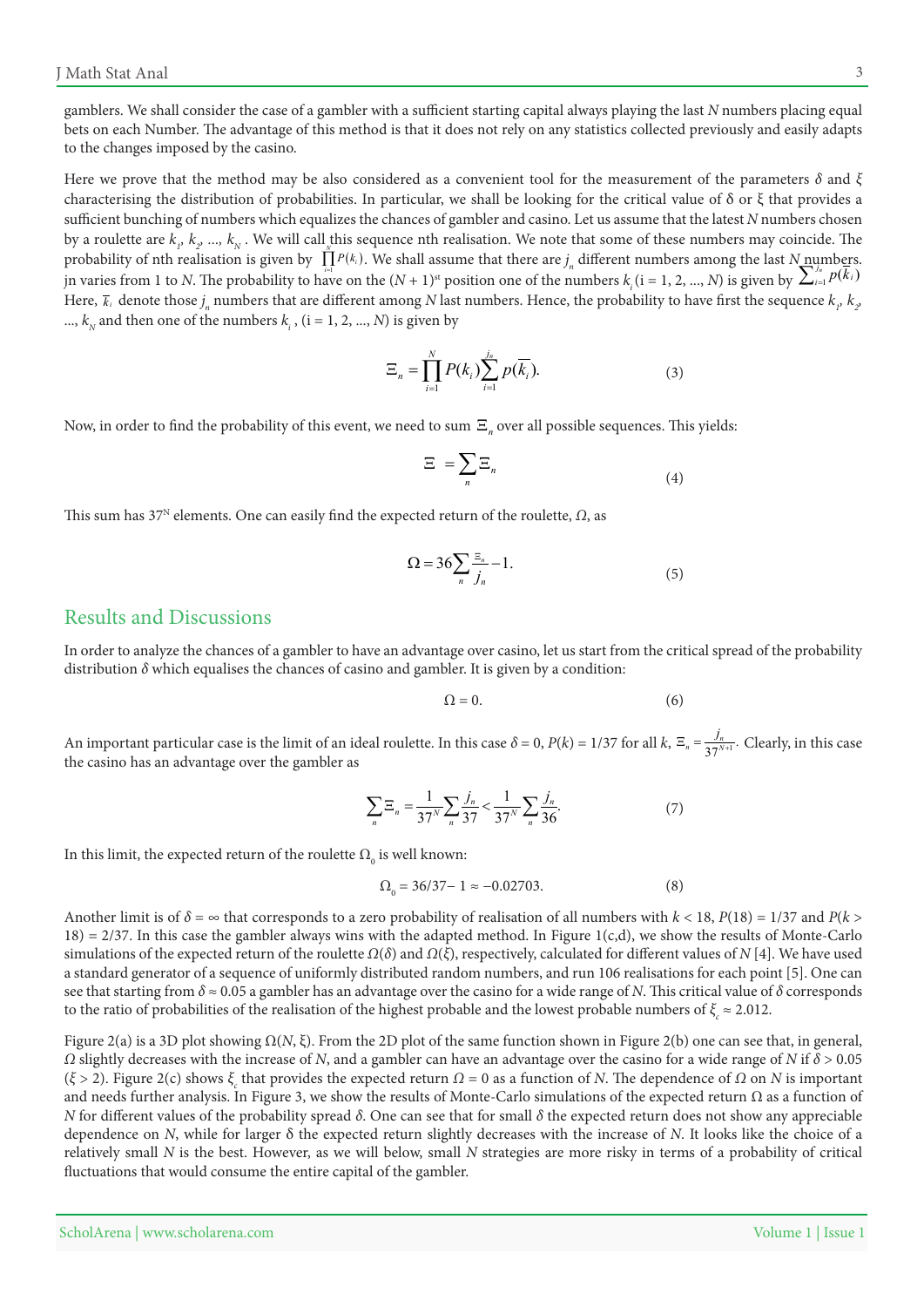

Figure 2: The Monte-Carlo simulation of the expected return  $\Omega$  of a non-ideal roulette versus (a) the length of the sequence of the "last" numbers N used by the gambler to place bets, and the lowest-to-highest probability ratio,  $\xi$  (b) shows the same as a 2D plot for the convenience. (c) Monte-Carlo simulation of the critical ratio of probabilities of realsations of the most probable and least probable number,  $\xi_c$ , as a function *N* of



Figure 3: Monte-Carlo simulation of the expected return Ω versus the length of the sequence of the "last" *numbers N* for different values of  $δ$  and lowest-to-highest probability ratio,  $ξ$ 

## Linear distribution function

In order to check the robustness of our method, we have also run the simulations for the expected return using a simplest linear probability distribution function:

$$
P(k) = \frac{1}{37} \left( 1 + \frac{k - 18}{18} \beta \right),\tag{9}
$$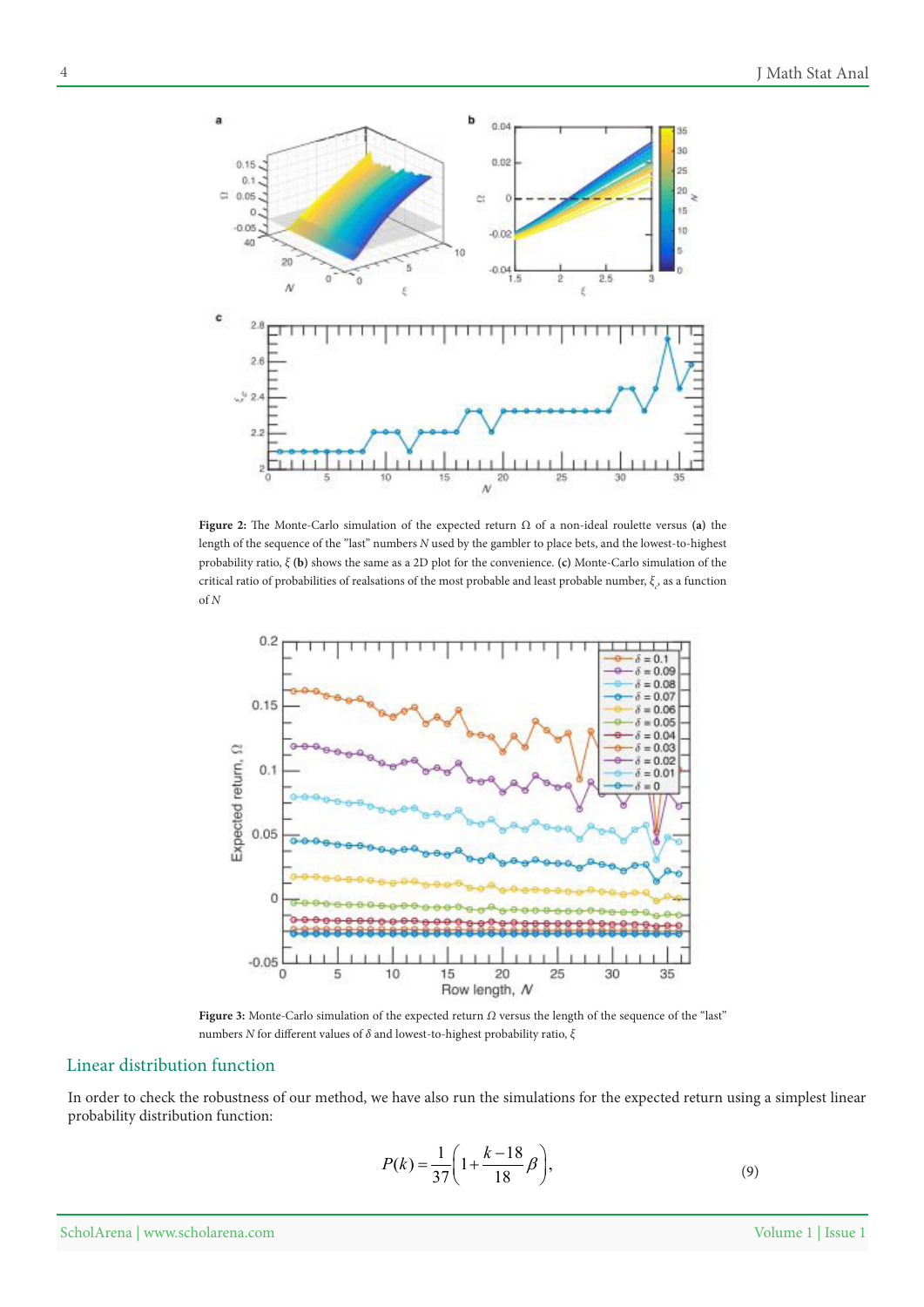

Figure 4: (a) Monte-Carlo simulation of the expected return  $\Omega$  as a function of the length of the row of "last" *numbers N* used by a gambler when placing bets and of the probability ratio ξ. The gray plane indicates  $Ω =$ 0. The calculation has been done using a linear probability distribution  $P(k)$  given by Eq. (9). (b) shows the functions  $P(k)$  taken at different values of the spread parameter β. (c) The critical value of highest-to-lowest *probability ratio, ξ<sub>c</sub> versus <i>N* 

where  $\beta$  is a parameter describing the spread of the probability. In this case,

$$
\xi = \frac{P(36)}{(0)} = \frac{1+\beta}{1-\beta}.
$$
\n(10)

Figure 4(a) shows the 3D plot  $\Omega(N, \xi)$  calculated using the probability function (9). Qualitatively, the results of the modeling are similar to those obtained with the Gaussian distribution. Indeed, the spread of probabilities results in bunching of numbers, so that a gambler playing on the last N numbers may have an advantage over casino. The critical value of  $\xi$  that corresponds to  $\Omega = 0$ is close to 2 similarly to the results obtained with the distribution function (1). The dependence of  $\Omega$  on N is very weak, within the statistical noise produced by our Monte-Carlo simulator.

Finally, note that our analysis can be easily generalised for the case of an American roulette by replacing 37 by 38 in the above formalism. Obviously, the critical value of  $\delta$  would be higher for the American roulette as compared to the European roulette.

#### Critical initial capita

For the practical implementation of the strategy described here, it is important to know the value of an initial capital that assures successful gambling. We recall that in the case of an ideal roulette that is characterised by a negative  $\Omega \approx -0.027$  for any finite starting capital the gambler loses after a sufficiently large number of bets. In our case,  $\Omega > 0$ , and the capital of a gambler normally increases in the course of the game. However, the risk is also present: due to a negative fluctuation (sequence of lost spins) the gambler can lose his/her capital and be put out of a game. What should be the size of the initial capital that ensures the relatively safe game and reduces the risk of catastrophic negative fluctuations? While it is impossible to exclude a catastrophic fluctuation entirely, one can introduce such a characteristic (critical) value of the initial capital C. We define C as a capital that allows a gambler to double it during the average number of spins M that elapses between two catastrophic fluctuations. A catastrophic fluctuation is defined as a loss of C in a sequence of unsuccessful spins. We note at this point that for an ideal roulette Finally, note that our analysis can be easily generalised for the case of an American roulette by replacing 37 by 38 in the above formalism. Obviously, the critical value of  $\delta$  would be higher for the American roulette as compared to the European roulette

$$
C = M j(N) \Omega \tag{11}
$$

where  $\overline{j}(N)$  is the average value of different numbers among the last N numbers. Now, the frequency of catastrophic fluctuations is given by

$$
f = \left(\frac{37 - j(N)(1 + \Omega)}{37}\right)^s,\tag{12}
$$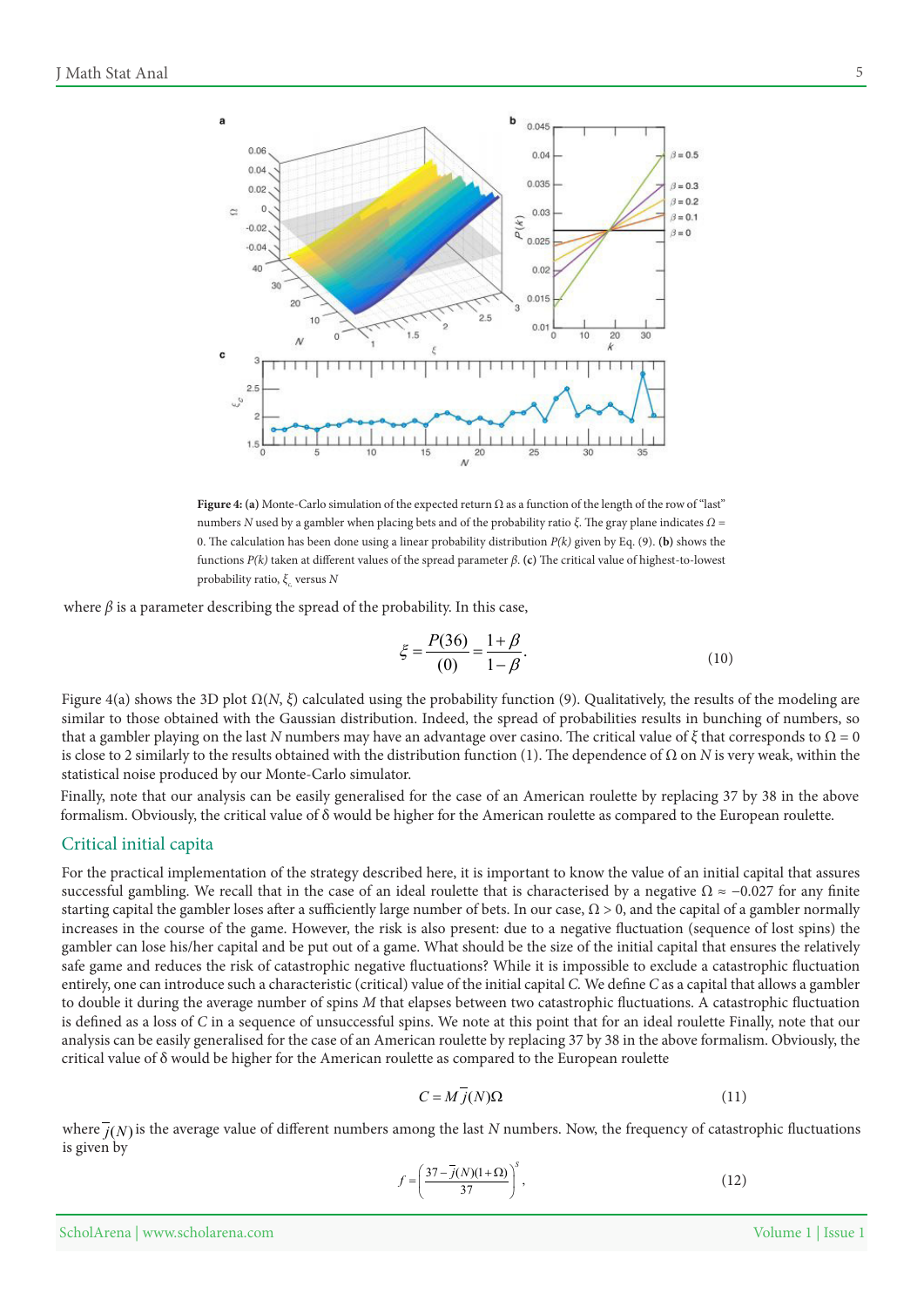

Figure 5: The critical starting capital  $C$  (a), the corresponding average number of spins  $M$  between two catastrophic fluctuations (b), and number of successive unsuccessful spins S needed to spend the critical capital (c) as functions of  $\Omega$  calculated for the different values of the average number of bets per spin  $\overline{j}(N)$ . This calculation has been done with the probability distribution function (1)

where S is the number of successive unsuccessful spins needed to lose the capital C. As each next unsuccessful spin increases our loss by  $j(N)$ , in average, we obtain:

$$
C = S\bar{j}(N),\tag{13}
$$

Now, *M* is linked with the frequency of catastrophic events by

$$
M=1/f.\tag{14}
$$

Expressing *M* and *S* in terms of *C* with use of Eqs. (11) and (13), we obtain the transcendental equation for the critical capital:

$$
\frac{\overline{j}(N)\Omega}{C} = \left(\frac{37 - \overline{j}(N)(1+\Omega)}{37}\right)^{\frac{C}{\sqrt{j}(N)}}.
$$
\n(15)

Here, C is expressed in units of bets. To be on a safe side, a gambler should possess a capital exceeding C.

Figure 5 shows the dependences of *C* and corresponding values of *M* and *S* on *Ω* calculated for different values of the average number of bets per spin  $j(N)$ . One can see that C strongly decreases with the increase of both  $\Omega$  and  $j(N)$ .

This is important for a gambler who aims at following the safetest strategy, while willing to achieve significant benefits nevertheless. One should keep in mind also that  $\Omega$  slightly decreases as a function of N, while  $j(N)$  is a monotonically increasing function. Clearly, playing on a larger series of latest numbers N one can strongly reduce the risk of a catastrophic fluctuation. The price to pay is a simultaneous decrease of the expected return. The most convenient range of N is likely to be between 10 and 20 for a sufficiently high  $\delta$  ( $\delta$  is of the order of 0.1). Note also that the avarage number of spins separating two negative fluctuations which lead to the loss of the initial capital, *M*, as well as the number of successive unsucessful spins needed to exhaust this capital, *S*, linearly increase with the increase of C, as Figure 5(b,c) shows. Both quantities decrease with the increase of the expected return  $\Omega$  and with the increase of the average number of bets per spin  $j(N)$ .

#### Practical tests

The strategy described here has been tested on three European roulette tables in two different casinos of Southampton (UK) on several different days. We have played  $N = 12$  in one casino and  $N = 17$  in another one: in order to try the sufficiently different strategies and check the robustness of the developed method. In both cases the results were steadily positive with  $\Omega \approx 0.1$ independently on croupier. The statistics has been taken over several hundred of spins. For evident reasons, we did not inform administration of the casinos of our experiments, which could have been run without any external bias. The tests have been realised with minimum allowed bets and all the money won in this way were donated to charity.

#### Conclusions

To conclude, our analysis shows that certain strategies may result in the positive expected return in the case of a non-ideal roulette. Our method of playing on the last N numbers does not require any preliminary knowledge on "hot" or "cold" numbers, speed of the ball, speed of the wheel etc. The outcome of a long game is only dependent on the value of the probability spread parameters  $\delta$  or *ξ* and on the chosen value of *N*. We show also that while the expected return of a non-ideal roulette shows only a weak dependence on N (it slightly decreases with the increase of N), a gambler may significantly reduce the risk of a catastrophic loss if playing on a longer sequence of numbers. In practical terms, we would recommend a gambler to play the strategy described here with any unknown roulette by initially placing only minimum bets for the first 100 or 200 spins (the higher N is chosen the lower number of spins is needed). If the outcome turns out to be steadily positive, it means that, most likely,  $\delta$  is above critical. Once all doubts are left behind, the gambler may start placing maximum bets that would bring him a significant benefit. If, when placing minimum bets for 100 or 200 spins the gambler does not see any sign of a steadily positive tendency, the chosen roulette is probably